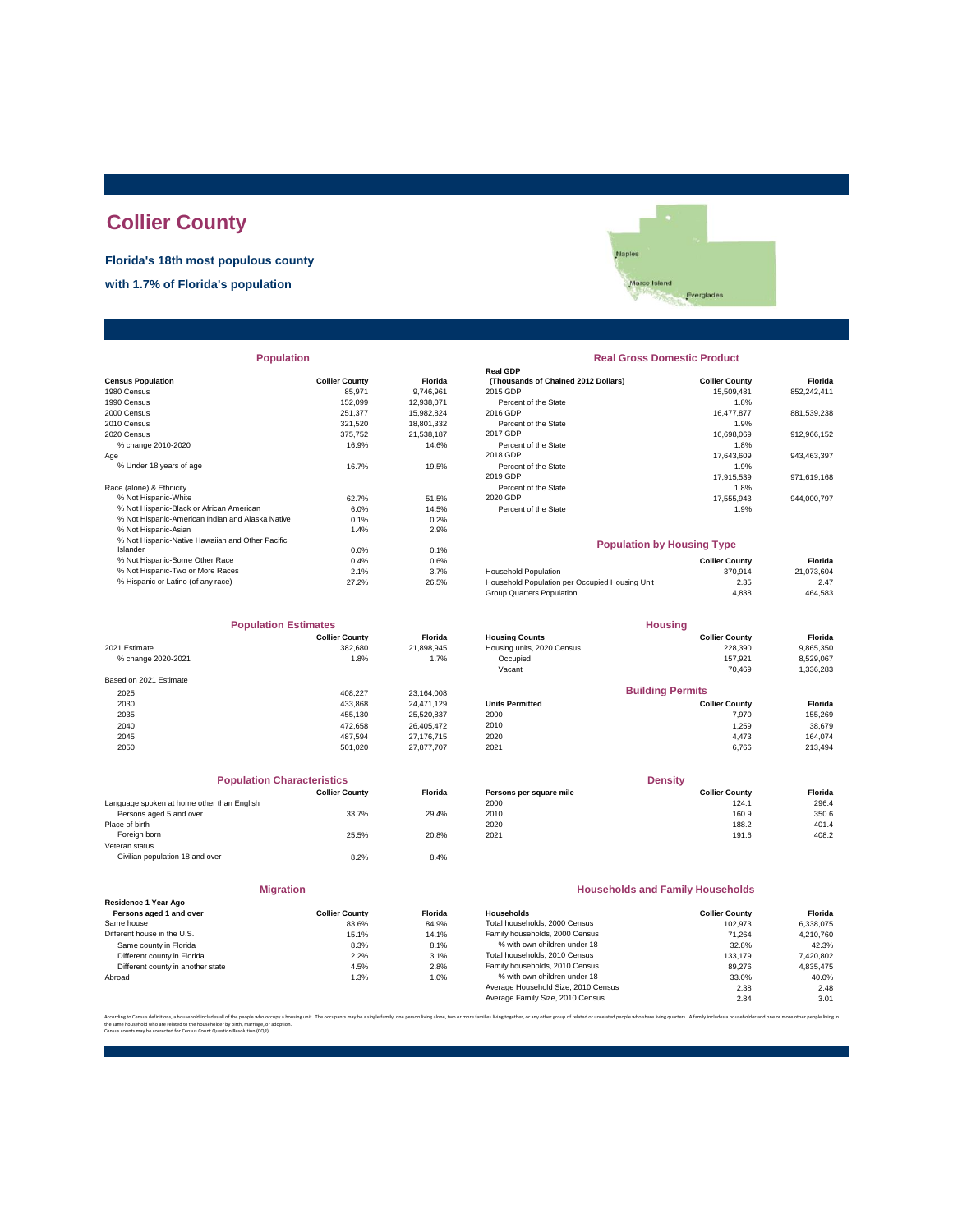## **Collier County**

|                                                                              |                                       |                                | <b>Employment and Labor Force</b>                      |                       |                      |
|------------------------------------------------------------------------------|---------------------------------------|--------------------------------|--------------------------------------------------------|-----------------------|----------------------|
| <b>Establishments</b>                                                        |                                       |                                | <b>Establishments</b>                                  |                       |                      |
| 2020                                                                         | <b>Collier County</b>                 | <b>Florida</b>                 | % of All Industries, 2020                              | <b>Collier County</b> | Florida              |
| All industries                                                               | 16,044                                | 763,854                        | All industries                                         | 16,044                | 763,854              |
| Natural Resource & Mining<br>Construction                                    | 107                                   | 5,514                          | Natural Resource & Mining<br>Construction              | 0.7%                  | 0.7%                 |
| Manufacturing                                                                | 2,299<br>344                          | 77,720<br>21,822               | Manufacturing                                          | 14.3%<br>2.1%         | 10.2%<br>2.9%        |
| Trade, Transportation and Utilities                                          | 2,491                                 | 145,853                        | Trade, Transportation and Utilities                    | 15.5%                 | 19.1%                |
| Information                                                                  | 201                                   | 13,437                         | Information                                            | 1.3%                  | 1.8%                 |
| <b>Financial Activities</b>                                                  | 2,215                                 | 83,911                         | <b>Financial Activities</b>                            | 13.8%                 | 11.0%                |
| Professional & Business Services                                             | 4,086                                 | 187,348                        | Professional & Business Services                       | 25.5%                 | 24.5%                |
| Education & Health Services                                                  | 1,446                                 | 87,764                         | <b>Education &amp; Health Services</b>                 | 9.0%                  | 11.5%                |
| Leisure and Hospitality                                                      | 1,231                                 | 61,008                         | Leisure and Hospitality                                | 7.7%                  | 8.0%                 |
| Other Services                                                               | 1,390                                 | 56,385                         | Other Services                                         | 8.7%                  | 7.4%                 |
| Government                                                                   | 82                                    | 5,895                          | Government                                             | 0.5%                  | 0.8%                 |
|                                                                              |                                       |                                |                                                        |                       |                      |
| <b>Average Annual Employment</b>                                             |                                       |                                | <b>Average Annual Wage</b>                             |                       |                      |
| % of All Industries, 2020                                                    | <b>Collier County</b>                 | Florida                        | 2020                                                   | <b>Collier County</b> | Florida              |
| All industries                                                               | 144,081                               | 8,453,489                      | All industries                                         | \$54,787              | \$55,840             |
| Natural Resource & Mining                                                    | 11.7%                                 | 0.8%                           | Natural Resource & Mining                              | \$53,557              | \$37,710             |
| Construction                                                                 | 3.3%                                  | 6.7%                           | Construction                                           | \$60,571              | \$55,840             |
| Manufacturing<br>Trade, Transportation and Utilities                         | 18.8%<br>0.8%                         | 4.5%<br>20.6%                  | Manufacturing<br>Trade, Transportation and Utilities   | \$48,599              | \$66,738<br>\$49,342 |
| Information                                                                  | 5.7%                                  | 1.5%                           | Information                                            | \$77,168<br>\$107,872 | \$93,360             |
| <b>Financial Activities</b>                                                  | 11.3%                                 | 6.9%                           | <b>Financial Activities</b>                            | \$64,283              | \$84,295             |
| Professional & Business Services                                             | 15.5%                                 | 16.1%                          | Professional & Business Services                       | \$62,593              | \$68,218             |
| Education & Health Services                                                  | 17.5%                                 | 15.3%                          | Education & Health Services                            | \$33,372              | \$55,099             |
| Leisure and Hospitality                                                      | 4.2%                                  | 11.9%                          | Leisure and Hospitality                                | \$38,818              | \$27,694             |
| <b>Other Services</b>                                                        | 0.1%                                  | 3.0%                           | Other Services                                         | \$56,733              | \$41,131             |
| Government                                                                   | 9.0%                                  | 12.5%                          | Government                                             | \$59,447              | \$58,821             |
| Industries may not add to the total due to confidentiality and unclassified. |                                       |                                |                                                        |                       |                      |
|                                                                              |                                       |                                |                                                        |                       |                      |
| Labor Force as Percent of Population                                         |                                       |                                |                                                        |                       |                      |
| Aged 18 and Older                                                            | <b>Collier County</b>                 | Florida                        | <b>Unemployment Rate</b>                               | <b>Collier County</b> | Florida              |
| 2000                                                                         | 58.2%                                 | 64.2%                          | 2000                                                   | 3.8%                  | 3.8%                 |
| 2010                                                                         | 55.6%                                 | 61.8%                          | 2010                                                   | 11.3%                 | 10.8%                |
| 2020                                                                         | 55.6%                                 | 58.6%                          | 2020                                                   | 7.5%                  | 8.2%                 |
| 2021                                                                         | 55.7%                                 | 59.0%                          | 2021                                                   | 3.7%                  | 4.6%                 |
|                                                                              |                                       |                                | <b>Income and Financial Health</b>                     |                       |                      |
|                                                                              |                                       |                                | Per Capita Personal Income                             |                       |                      |
| Personal Income (\$000s)<br>2000                                             | <b>Collier County</b><br>\$10,910,775 | Florida                        | 2000                                                   | <b>Collier County</b> | Florida<br>\$29,466  |
| 2010                                                                         | \$20,428,537                          | \$472,851,789<br>\$732,457,478 | 2010                                                   | \$42,953<br>\$63,329  | \$38,865             |
| 2011                                                                         | \$21,371,445                          | \$771,409,454                  | 2011                                                   | \$65,222              | \$40,482             |
| % change 2010-11                                                             | 4.6%                                  | 5.3%                           | % change 2010-11                                       | 3.0%                  | 4.2%                 |
| 2012                                                                         | \$24,142,507                          | \$800,551,723                  | 2012                                                   | \$72,646              | \$41,475             |
| % change 2011-12                                                             | 13.0%                                 | 3.8%                           | % change 2011-12                                       | 11.4%                 | 2.5%                 |
| 2013                                                                         | \$23,834,645                          | \$802,975,701                  | 2013                                                   | \$70,281              | \$41,069             |
| % change 2012-13                                                             | $-1.3%$                               | 0.3%                           | % change 2012-13                                       | $-3.3%$               | $-1.0%$              |
| 2014                                                                         | \$27,089,951                          | \$861,412,339                  | 2014                                                   | \$77,979              | \$43,388             |
| % change 2013-14                                                             | 13.7%                                 | 7.3%                           | % change 2013-14                                       | 11.0%                 | 5.6%                 |
| 2015                                                                         | \$29,890,957                          | \$919,834,894                  | 2015                                                   | \$83,895              | \$45,493             |
| % change 2014-15                                                             | 10.3%                                 | 6.8%                           | % change 2014-15                                       | 7.6%                  | 4.9%                 |
| 2016                                                                         | \$31,514,645                          | \$954,069,719                  | 2016                                                   | \$86,131              | \$46,253             |
| % change 2015-16                                                             | 5.4%                                  | 3.7%                           | % change 2015-16                                       | 2.7%                  | 1.7%                 |
| 2017                                                                         | \$33,890,816                          | \$1,023,131,116                | 2017                                                   | \$90,790              | \$48,774             |
| % change 2016-17                                                             | 7.5%                                  | 7.2%                           | % change 2016-17                                       | 5.4%                  | 5.5%                 |
| 2018                                                                         | \$37,864,518                          | \$1,087,188,628                | 2018                                                   | \$99,997              | \$51,150             |
| % change 2017-18                                                             | 11.7%                                 | 6.3%                           | % change 2017-18                                       | 10.1%                 | 4.9%                 |
| 2019                                                                         | \$39,828,579                          | \$1,139,799,293                | 2019                                                   | \$103,205             | \$53,034             |
| % change 2018-19                                                             | 5.2%                                  | 4.8%                           | % change 2018-19                                       | 3.2%                  | 3.7%                 |
| 2020                                                                         | \$40,816,238                          | \$1,209,995,921                | 2020                                                   | \$103,865             | \$55,675             |
| % change 2019-20                                                             | 2.5%                                  | 6.2%                           | % change 2019-20                                       | 0.6%                  | 5.0%                 |
|                                                                              |                                       |                                |                                                        |                       |                      |
| Earnings by Place of Work (\$000s)                                           |                                       |                                | <b>Median Income</b>                                   |                       |                      |
| 2000                                                                         | \$4,880,690                           | \$308,751,767                  | Median Household Income                                | \$70,217              | \$57,703             |
| 2010                                                                         | \$7,515,378                           | \$438,983,914                  | Median Family Income                                   | \$84,784              | \$69,670             |
| 2011                                                                         | \$7,751,013                           | \$450,498,606                  |                                                        |                       |                      |
| % change 2010-11                                                             | 3.1%                                  | 2.6%                           | Percent in Poverty, 2020                               |                       |                      |
| 2012                                                                         | \$7,918,860                           | \$468,410,475                  | All ages in poverty                                    | 10.1%                 | 12.4%                |
| % change 2011-12                                                             | 2.2%                                  | 4.0%                           | Under age 18 in poverty                                | 14.9%                 | 17.2%                |
| 2013                                                                         | \$8,128,036                           | \$482,898,301                  | Related children age 5-17 in families in poverty       | 14.0%                 | 16.5%                |
| % change 2012-13                                                             | 2.6%                                  | 3.1%                           |                                                        |                       |                      |
| 2014                                                                         | \$9,085,934                           | \$512,375,290                  | <b>Personal Bankruptcy Filing Rate</b>                 |                       |                      |
| % change 2013-14                                                             | 11.8%                                 | 6.1%                           | (per 1,000 population)                                 | <b>Collier County</b> | Florida              |
| 2015<br>% change 2014-15                                                     | \$9,825,597                           | \$544,408,719                  | 12-Month Period Ending December 31, 2020               | 0.98                  | 1.66                 |
|                                                                              | 8.1%                                  | 6.3%                           | 12-Month Period Ending December 31, 2021<br>State Rank | 0.95                  | 1.38                 |
| 2016<br>% change 2015-16                                                     | \$10,434,711<br>6.2%                  | \$569,769,284<br>4.7%          | NonBusiness Chapter 7 & Chapter 13                     | 33                    | <b>NA</b>            |
| 2017                                                                         | \$10,811,857                          | \$603,668,170                  |                                                        |                       |                      |
| % change 2016-17                                                             | 3.6%                                  | 5.9%                           | Workers Aged 16 and Over                               | <b>Collier County</b> | Florida              |
| 2018                                                                         | \$11,599,986                          | \$639,620,451                  | Place of Work in Florida                               |                       |                      |
| % change 2017-18                                                             | 7.3%                                  | 6.0%                           | Worked outside county of residence                     | 8.6%                  | 18.1%                |
| 2019                                                                         | \$12,432,625                          | \$671,553,148                  | Travel Time to Work                                    |                       |                      |
| % change 2018-19                                                             | 7.2%                                  | 5.0%                           | Mean travel time to work (minutes)                     | 25.4                  | 27.9                 |
| 2020                                                                         | \$12,847,481                          | \$688,764,753                  |                                                        |                       |                      |
| % change 2019-20                                                             | 3.3%                                  | 2.6%                           |                                                        |                       |                      |